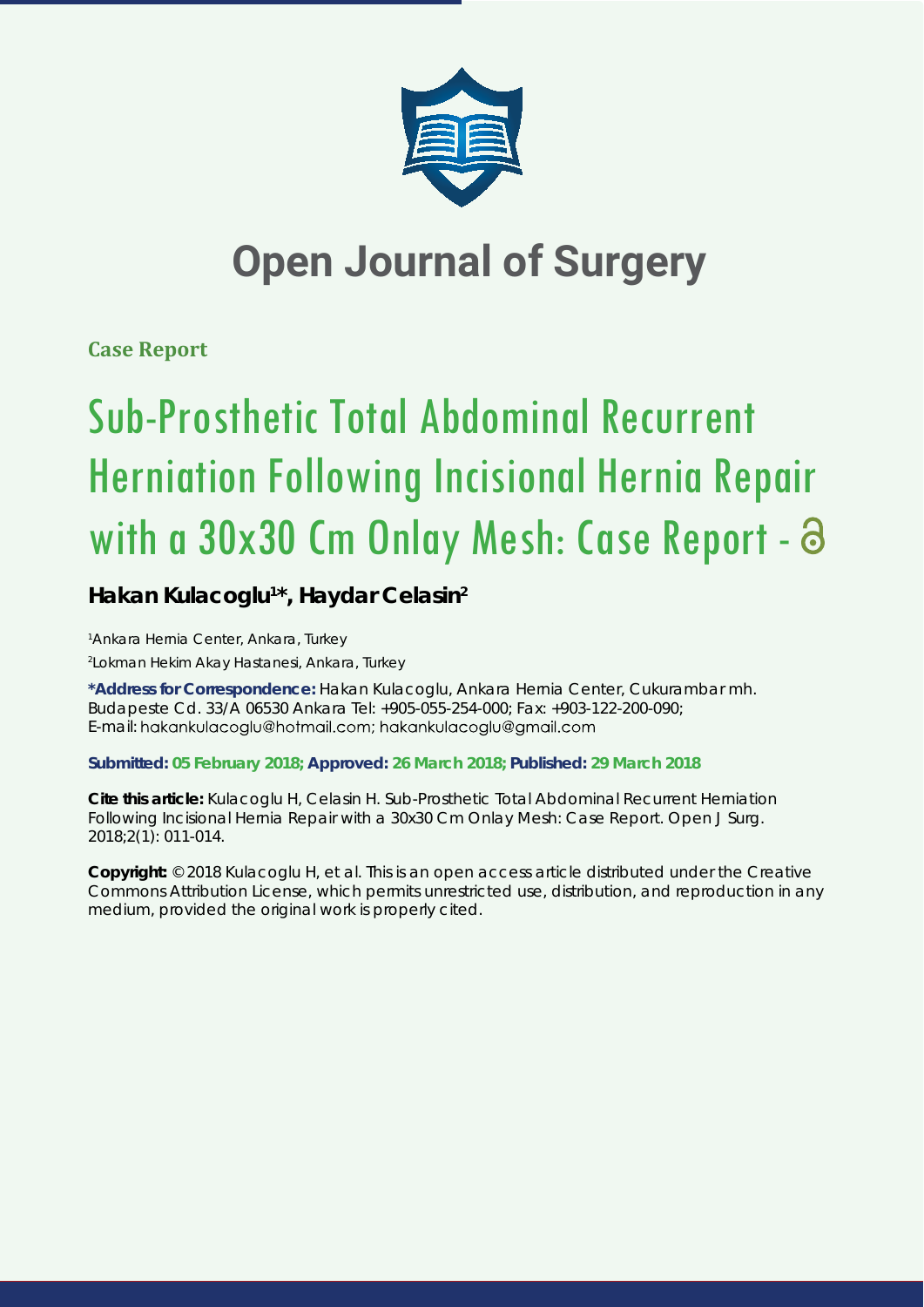#### **ABSTRACT**

Recurrence following incisional hernia repair is a common problem even after mesh use. We present a 42-year-old woman with a giant re-recurrent incisional hernia. Hernia recurred despite a 30x30 cm onlay mesh. The whole area of the mesh was covered inside with peritoneum till both axillary lines. The patient was treated with sublay mesh repair following transversus abdominis muscle release.

#### **INTRODUCTION**

The incidence of incisional hernia following laparotomies can be higher than 15% (Nakayama). Risk increases when the patient is obese  $[1,2]$ . Recurrence rates after incisional hernia repairs are also higher in comparison with groin hernia repairs [3]. Ten-year recurrence rates have been reported as 60% for suture repair and 30% for mesh augmentation [4]. Re-repairs results in two-fold high failure rates than primary repairs [5]. Herein, a case of re-recurrent incisional hernia despite a prosthetic repair with 30 x 30 cm mesh is presented.

#### **CASE PRESENTATION**

A 42-year-old female patient was admitted with a complaint of abdominal enlargement, pain and limitation of physical activity. She was 165 cm in height and weighed 92 kilograms. Her body mass index was 33.8 (Grade 1 Obesity). In medical history, she had no systemic disorders, but well-controlled hypothyroidism. She underwent 4 abdominal operations within a 4-year period. The first surgery was an abdominoplasty following her second pregnancy. The second one was abdominal hysterectomy via a Pfannensteil incision. Two years and 4 months later she developed an incisional hernia on gynecologic surgery site. An open onlay mesh repair was performed but the hernia recurred after three months. The last operation was one year ago, it was again an open mesh repair again by using a 30x30 cm polypropylene mesh in onlay position. Nevertheless, she started feeling uncomfortable after one year. Several physical examinations by different surgeons did not detect a recurrence despite a luxation on the abdominal wall. Besides, abdominal ultrasound revealed a luxated prosthetic material over a thinned but intact abdominal wall.

Her complaints got worse with increasing abdominal girth and she admitted for another opinion finally. In physical examination, an apparent luxation was observed in inspection. When Valsalva maneuver was applied herniation of intestinal loops through a large defect became palpable. Computed Tomography (CT) showed a very large incisional hernia underneath an intact mesh. Mesh covered whole abdominal wall, no hernia sac was detected beyond the boundaries of the mesh. The linea alba was wide (diastasis recti) but intact in subxiphoid/epigastric region and covered with mesh (Figure 1). A peritoneal sac became visible at the supraumbilical region while the linea alba is still intact (Figure 2). Subsequently, the linea alba was detached and the hernia content was seen below the umbilical level (Figure 3). Eventually, the limits of peritoneal sacs reached over lateral muscle group on both sides (Figure 4). The hernia defect sizes were 15 cm in width and length.

After discussing with the patient of the potential complications and benefits of a new surgical repair and the risks of waiting a reoperation was scheduled. The planned procedure was sublay mesh placement following mesh extraction and TAR (transversus abdominis muscle release). A midline incision was made. Skin flap dissection was advanced towards lateral, superior and inferior borders of the mesh. In accordance with the CT findings no peritoneal sac was seen at the borders of the mesh. The mesh was divided on midline

at its uppermost border where no herniation had been observed in CT study. There were almost no intestinal adhesions to the mesh and into the peritoneal sac. The whole area of the mesh was covered inside with peritoneum till both axillary lines (Figure 5). The mesh



**Figure 1:** CT shows the linea alba is slightly wide but intact at epigastric level. Mesh is seen well over the rectus sheaths.



**Figure 2:** The linea alba is still intact at the supraumbilical level, however a detachment is about to start in the rectus sheath at the left side. Mesh is detached especially on the right side of the abdomen. A visible peritoneal sac is coming from the herniation at a lower level.



**Figure 3:** The linea alba is disrupted at the level of umbilicus. A large defect is seen. Peritoneal becomes larger. Mesh is still fully attached to either side of the lateral abdominal wall.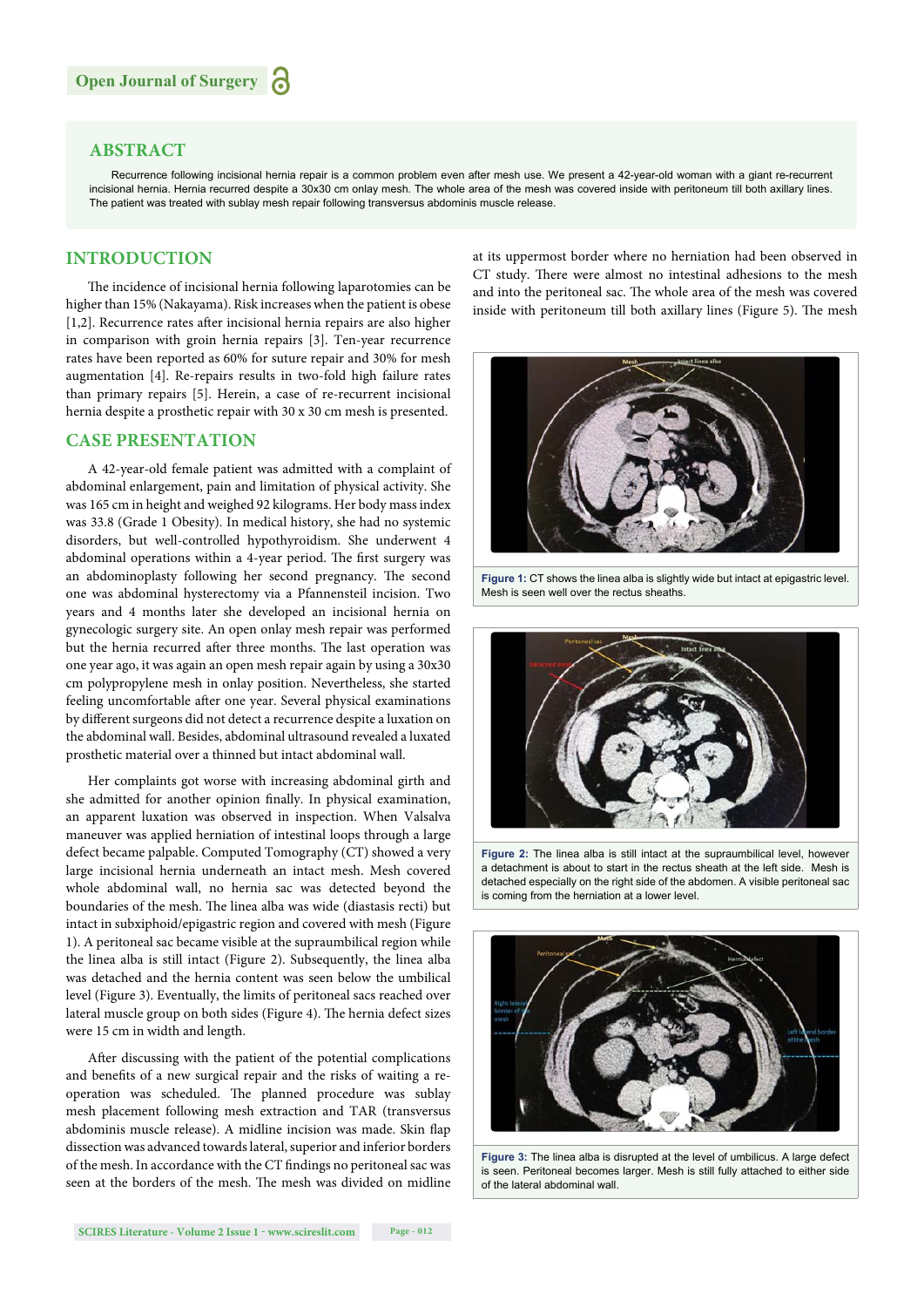#### **Open Journal of Surgery**

and the redundancy of peritoneal sac were extracted, and the borders of the rectus muscles were revealed. There were also numerous thick polyester sutures over the anterior rectus sheath possibly put for fixing diastasis recti. These sutures were removed. The defect size was  $20x15$ cm (Figure 6). Retro muscular dissection was commenced and a large room was prepared for the new mesh with TAR. Posterior sheath and peritoneal flaps was closed with 2/0 polydioxanone. A 30x30 cm polypropylene mesh was placed with transfascial polydioxanone sutures. Anterior sheath was sutured with 0 polydioxanone. Two suctions drains were placed on either side.

The patient tolerated oral food in the following morning. She responded well to oral analgesics and was discharged with recommendation of weight loss. Follow-up examinations were scheduled for every other day. No wound complications were recorded, and the drains were removed on 15<sup>th</sup> day. She lost 5 kilograms within the first month.

#### **DISCUSSION**

Recurrence following incisional hernia repair is a common problem even after mesh use. Prosthetic materials decrease failure rates in hernia surgery, however it is illogical to think that they perform a magical task. Meshes promote inflammatory and fibroblastic reactions after implantation; tissue ingrowth, integration and fibrosis eventually render the repair strong. It is recommended that the size of the mesh provide at least 5 cm overlap towards all directions of the repair line. Mesh shrinkage is a well-known problem, and it has been shown that there is a significant correlation between tissue



**Figure 4:** Defets becomes larger at suprapubic region. Peritoneal sac advances both lateral sides liberally. Small and large intestines with omentum are herniated. Mesh is partly detached over the lateral muscle groups on the right side



**Figure 5:** Mesh is divided cranio-caudally. It is fully covered with peritoneal sac inside. (Right side of the abdomen).



**Figure 6:** Peritoneal sac is excised with previous mesh. Medial borders of the rectus muscles are exposed. The defect is sized 15x20 cm.

ingrowth force and mesh size [6]. Indeed, Conze et al reported that recurrences after median incisional hernia mesh repair manifested at the margin of the enclosed mesh [7]. However, overlapping with large meshes cannot always prevent recurrence. When suture line is disrupted because of either poor surgical technique or progressively increased abdominal pressure due to weight gain or some other reasons mesh will not sufficiently support the repair line. A peritoneal protrusion comes up and it advances to a true hernia recurrence by time. Recurrence is easier when a new linea alba is not created and the mesh is used for bridging.

In the present case a 30x30 cm mesh had been used for re-repair. Nevertheless, re-recurrence occurred after a relatively short while. The reason for the recurrence was probably a suture line disruption because of obesity. It is also possible that previous diastasis recti contributed the fascial tears through needle holes. Peritoneal protrusion advanced especially to both lateral directions and a hernia sac which is almost equal to the mesh size was formed beneath the mesh.

In fact, recurrence after incisional hernia repair is not only more frequent than inguinal hernia repairs but also appears earlier in comparison with them. Köckerling et al reported that one third of all recurrences after incisional hernia repairs occurred in the first postoperative year, and two thirds within two to three years [8]. Rerepair for a recurrence despite a previous mesh repair is a real surgical challenge and re-repairs may result in two-fold high failure rates than primary repairs [5,7], therefore surgical experience is of importance [9]. Several studies revealed that sublay (retro rectus) mesh placement provide better results including low recurrence rates [10-12]. This technique supports abdominal wall against median disruption and seems to be the proper choice for patients with recurrent hernias and high body mass index like the present case.

Correct diagnosis of incisional hernias may be difficult especially in obese patients. Baucom et al reported that surgeon's physical examination is inferior to CT for detection of incisional hernia; it fails to detect approximately one third of hernias in obese patients [13]. It has also been shown that CT is very helpful in the detection of recurrence after incisional hernia repair [14]. Physical examination may fail especially in cases with an intact mesh over a recurrent hernia mass. Ultrasound is a user dependent diagnostic tool and may also miss the recurrence in some cases, although some researchers claimed that dynamic abdominal ultrasound is a good alternative to CT [15].